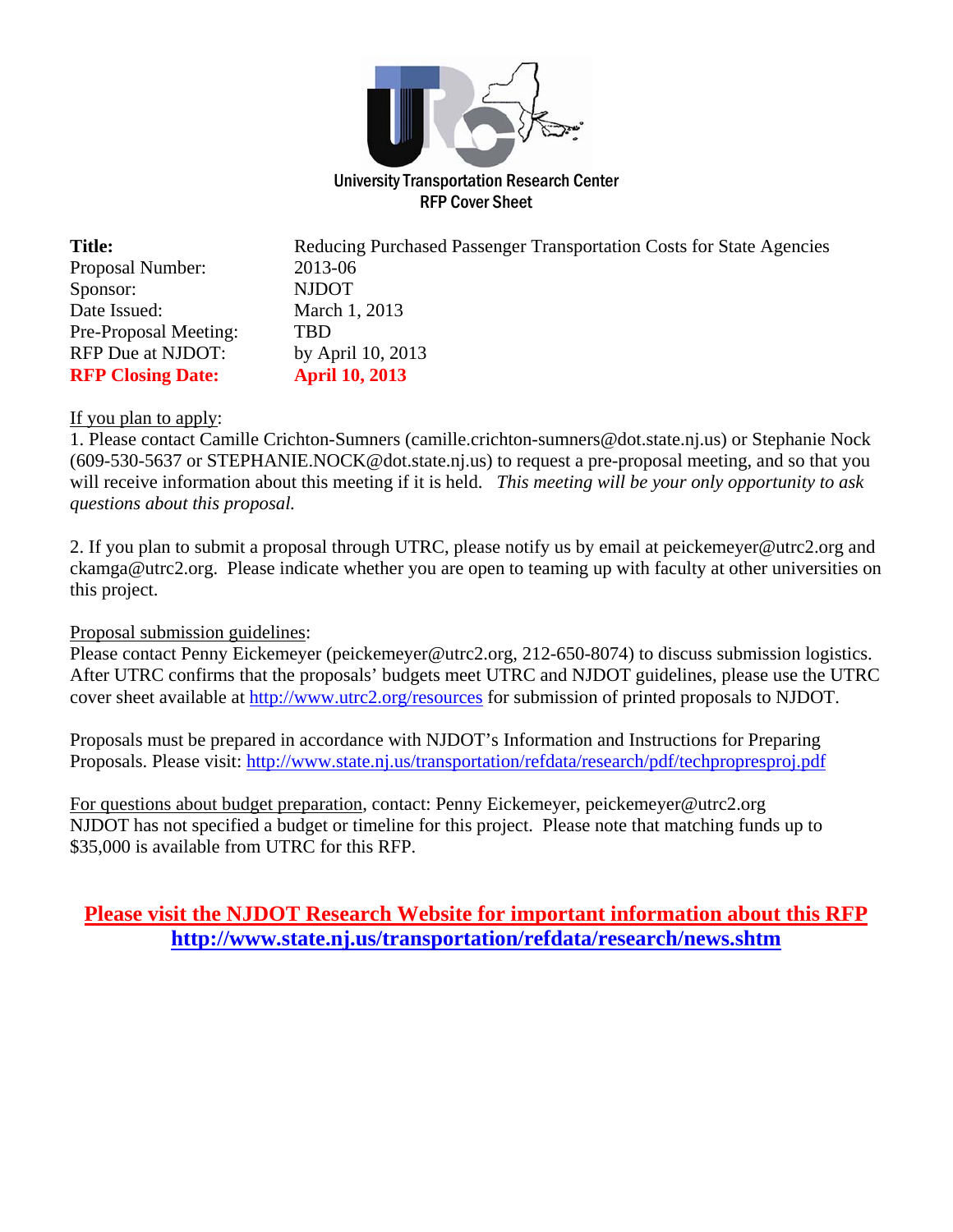**Date of RFP 3/1/2013**

**New Jersey Department of Transportation Bureau of Research RESEARCH PROJECT Request for Proposals 2013 Program**

**Closing Date 4/10/2013**

# **Reducing Purchased Passenger Transportation Costs for State Agencies**

# **Project No. 2013-06**

(Proposals must be prepared in accordance with NJDOT's *Information and Instructions for Preparing Proposals.* Please visit:

*http://www.state.nj.us/transportation/refdata/research/pdf/techpropresproj.pdf Revised Proposal Evaluation Forms are available for your information on the website.*)

Proposals will be based on the merit of the information contained in the proposal. Budgets will be evaluated separately. Please place three (3) copies of the budget for this project in a separate sealed envelope.

# **1. RESEARCH PROBLEM STATEMENT, BACKGROUND AND OBJECTIVES**

Given fiscal constraints, there is a need for finding more efficient means of delivering purchased passenger transportation services for the NJ bureaus and divisions that currently purchase these services. One means of reducing the cost of purchased services is to identify opportunities to fill empty seats on existing services such as the County coordinated systems that provide services funded through a combination of Federal Transit Administration grants, NJ state grants, and local funding. One existing example of this is the Statewide Medicaid Broker (Logisticare), which identifies Medicaid trips that can be more efficiently provided by the County coordinated systems rather than through livery companies, by filling empty seats on existing vehicle trips being made for non-Medicaid passengers to medical destinations. This reassignment of trips makes more efficient use of existing vehicle resources, reducing the cost of the trip by as much as 50% for a five mile one-way passenger trip.

### **2. TASKS**

[Provide a listing of appropriate general tasks divided into phases based on types of work (e.g., laboratory, field) or by year (e.g., year 1, year 2) or other appropriate milestones]

*The NJDOT is seeking the insight of proposal responders on how best to achieve the research objectives. Proposers are expected to describe a research effort that can realistically be accomplished as expeditiously as possible. Proposals must present the proposers' current thinking in sufficient detail to demonstrate their understanding of the problem and the soundness of their approach for conducting the required research.*

### **PHASE I – Literature Search**

Conduct a literature search of the current state of the practice.

After the award of the project, a more comprehensive literature search should be conducted. At the completion of this literature search, the PI will make a presentation to the Research Project Selection and Implementation Panel to discuss their findings, and to discuss the appropriate research approach.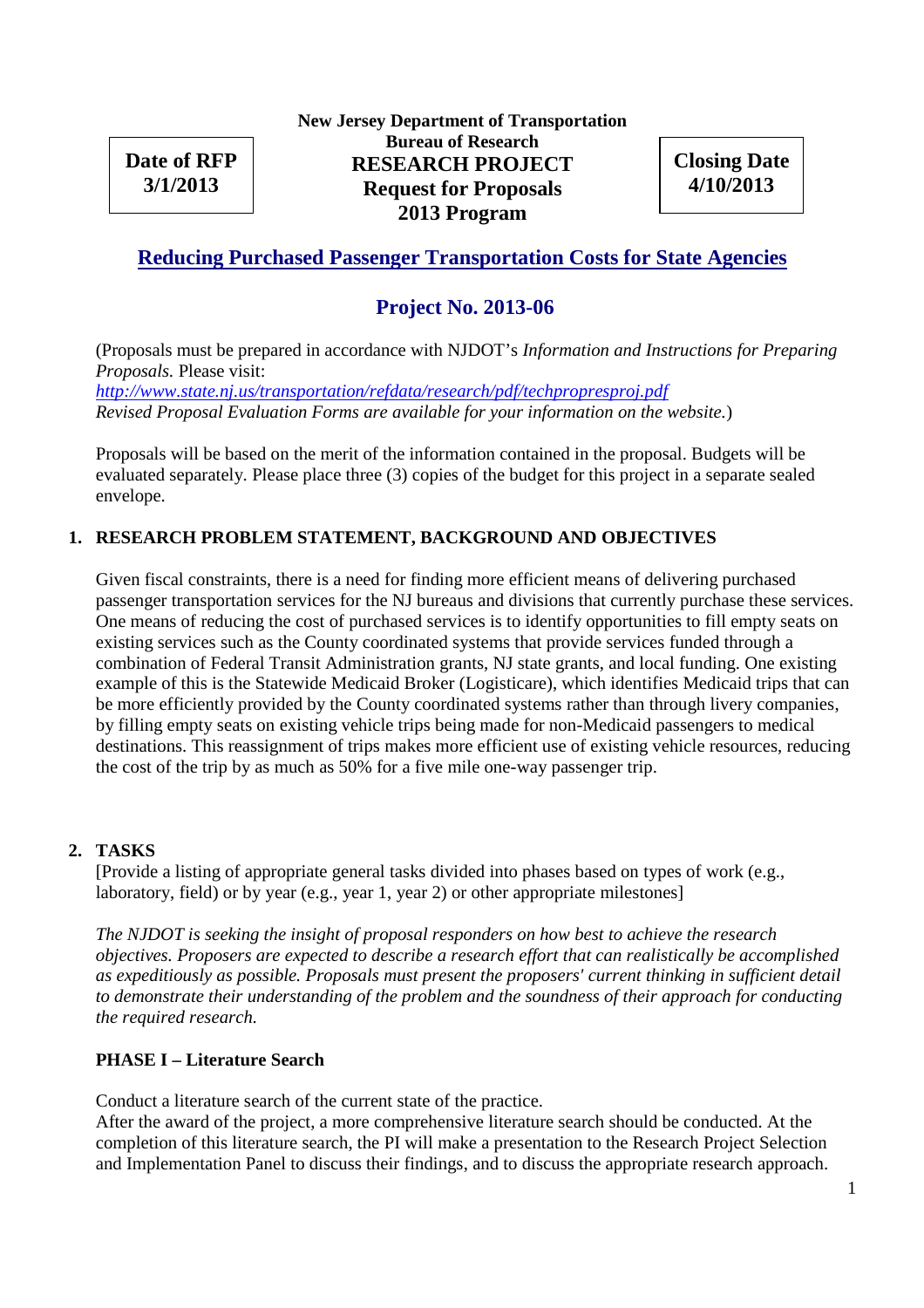## **PHASE II – Research Approach and Anticipated Results**

Clear description of how you will solve the problem and implement anticipated findings. Work may be divided into phases (e.g., Laboratory, Field or Year 1, Year 2) as necessary to clarify tasks. *Exit Criteria* must be developed during this phase.

# **3. IMPLEMENTATION AND TRAINING PLAN**

The PI must meet with the Research Project Selection and Implementation Panel (RPSIP) and other NJDOT units to present the findings, and as appropriate train these personnel in the use the project results.

### **The PI will develop an implementation plan as per the guidelines provided by NJDOT Research Bureau.**

## **4. DELIVERABLES:**

[List of minimum deliverables necessary to complete the project]

- Presentation of Summary of Literature Search Results
- $\triangleright$  Discussion to Support and Refine the Project Tasks
- $\triangleright$  Project work plan.
- $\triangleright$  Technical Memorandum on the survey results
- $\triangleright$  Technical memorandum on the measures that are working or not working
- $\triangleright$  Technical memorandum on actions taken
- $\triangleright$  Interim Status reports suitable for Senior Leadership if required
- $\triangleright$  Quarterly Reports and Final report with appropriate tables, graphs and charts in hard copy version, PDF file format, Word, and on CD ROM. Two copies plus one per RSIP member of each presentation, technical memorandum, draft final report and Final Report (plus 10 copies).
- $\triangleright$  The Final Report and Tech Brief are due three (3) months before the end date of the project to allow time for review by the Research Project Selection and Implementation Panel. The Final Acceptance will be granted upon receipt of ten copies of the approved final report.

### **5. CONTRACT TIME**:

The PI must provide the anticipated research study duration based on the proposed tasks. Consideration should be given to potential impediments so that adjustments are incorporated into the schedule minimizing the need for time extensions.

# **A 12 - 24 months time frame would be preferred.**

### **6. CONTACTS:**

Questions on this topic **shall not** be directed to any Research Project Manager, Research Customer, or any other NJDOT person. All questions are to be directed to Camille Crichton-Sumners by sending an email to Camille.CrichtonSumners@dot.state.nj.us, or by phone (609-530-5966).